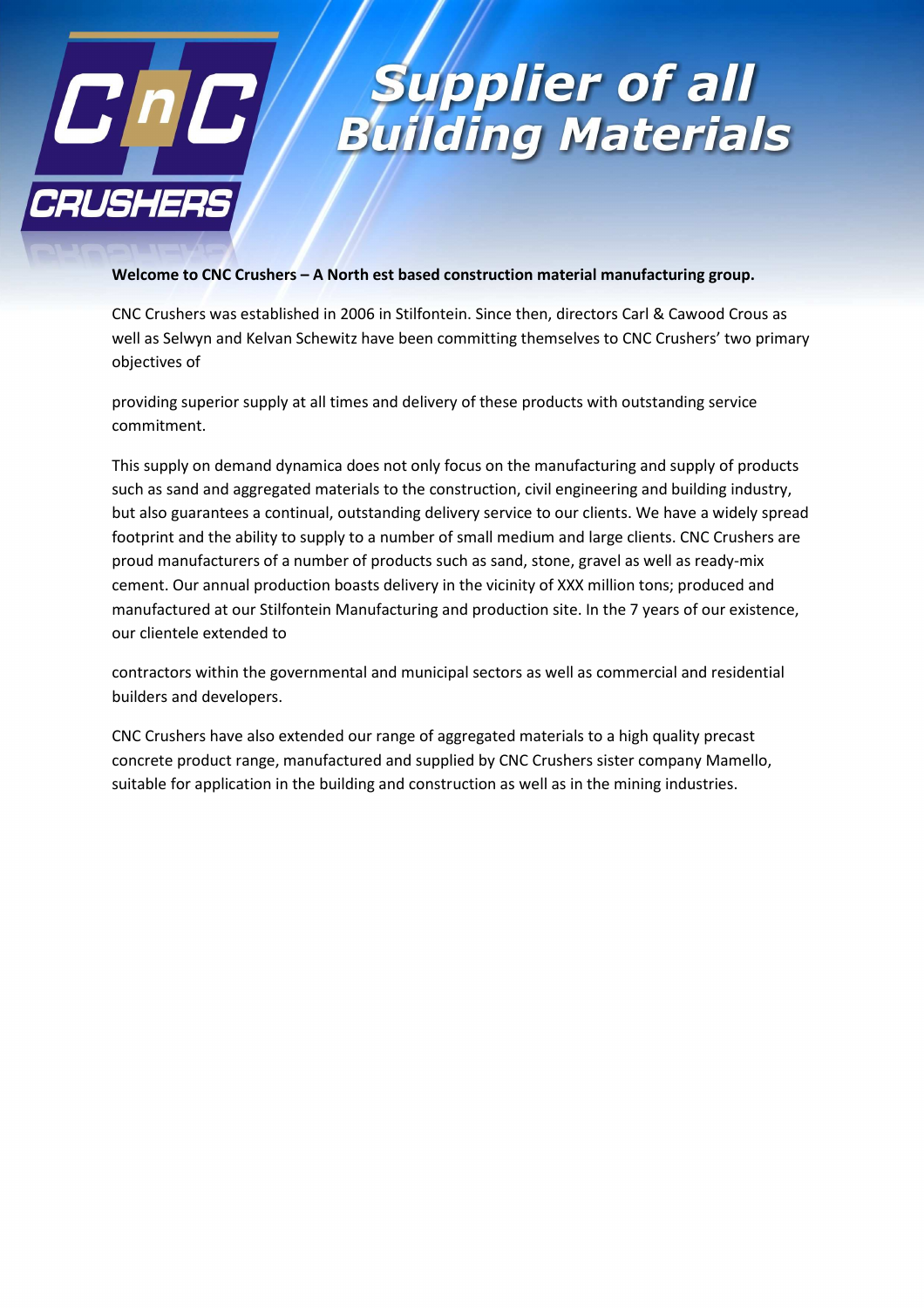

## *Supplier of all<br>uilding Materials*

### **Products**

#### **BUILDERS MIX 13 & 19 MM**

Buildersmix is mixed mainly used for foundations. A user friendly mix of sand and aggregate ideal for mixing with cement for concreting jobs.

Available in 25Kg, 250Kg and 500Kg pack sizes.

#### **CRUSHER PRODUCTS**

#### **CRUSHERSAND**

Crushersand can be used making different type of concrete products for example, bricks, kerbs, rooftiles ets. It can also be used underneath paving and in ready mix concrete.

#### **CRUSHERDUST**

Used for toppings, filling and part of mix for concrete products.

#### **CRUSHERRUN**

Ideal for laying foundations and leveling uneven areas.

#### **CRUSHERSAND**

Crushersand can be used making different type of concrete products for example, bricks, kerbs, rooftiles ets. It can also be used underneath paving and in ready mix concrete.

#### **BUILDINGSAND**

A soft sand for use in bricklaying and pointing where a smooth finish is required.

#### **PLASTERSAND**

A Washed sand for use both indoors and outdoors for plastering and rendering walls and brickworks.

#### **RIVERSAND**

River sand is perfect for any building project regardless if it is for dometic or major building projects.

#### **15, 20, 25, 30, 35 & 40 MPA 70/30 READY MIX**

Concrete can be used decoratively in stamped concrete, stained concrete and in other ways for adorning your new home or remodel, as well as for parking lots, patios, roadways, foundations, patios and more.

#### **25 & 40 MPA 25 KG PREMIX BAGS**

For all those small concreting jobs around the home or building site that do not require bulk delivery.

#### **G5 FILLING**